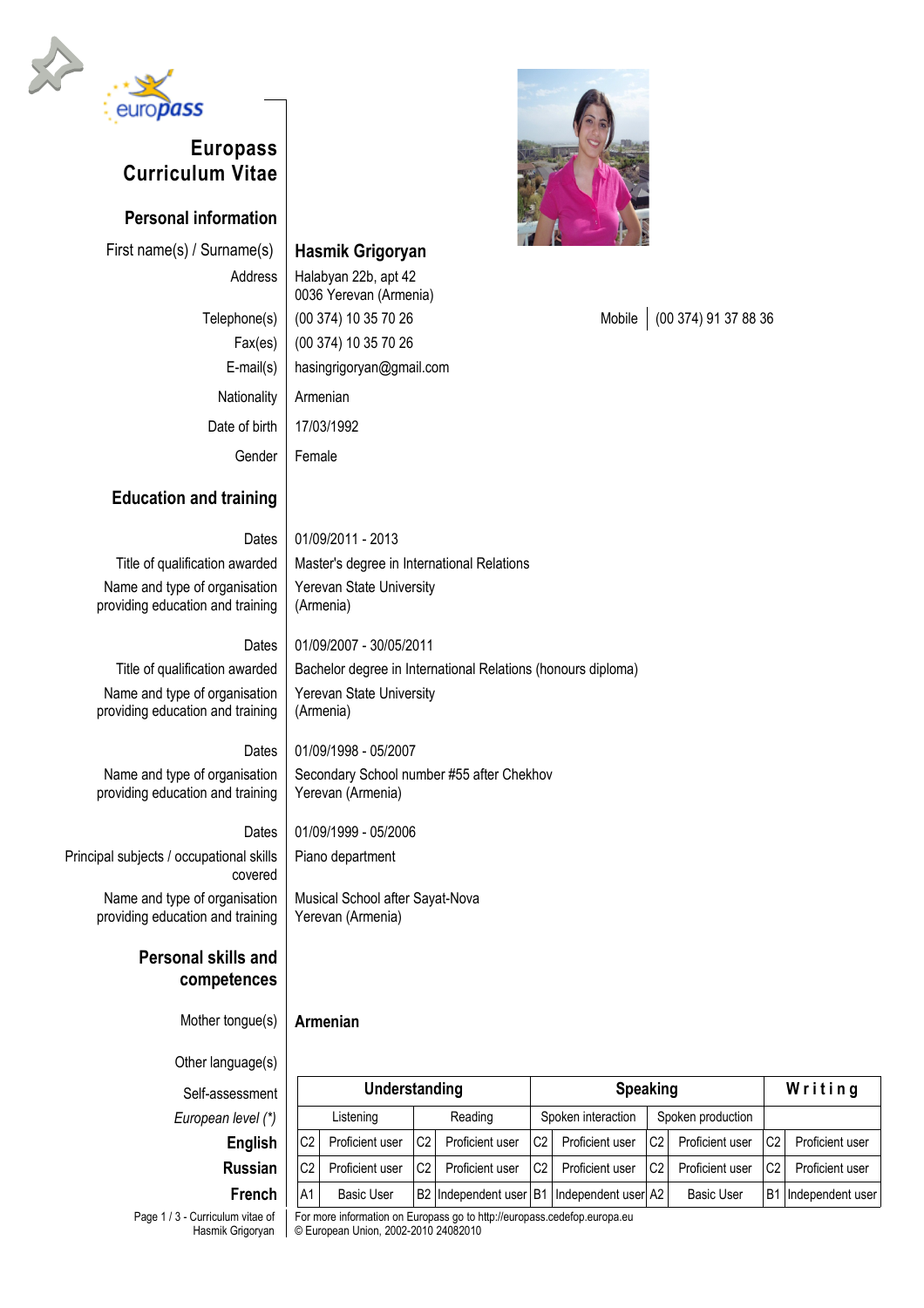#### *(\*) [Common European Framework of Reference \(CEF\) level](http://europass.cedefop.europa.eu/LanguageSelfAssessmentGrid/en)*

| Social skills and competences         | good at teamworking, easy at communication, accpets diversity and equality                                                                                                                                                                                                                                                                                                                                                      |
|---------------------------------------|---------------------------------------------------------------------------------------------------------------------------------------------------------------------------------------------------------------------------------------------------------------------------------------------------------------------------------------------------------------------------------------------------------------------------------|
| Organisational skills and competences | huge experience in logistical assistance and organizing conferences, workshops and international<br>events, has skills of a team leader                                                                                                                                                                                                                                                                                         |
| Computer skills and competences       | word, excel, access, power point internet skills                                                                                                                                                                                                                                                                                                                                                                                |
| <b>Additional information</b>         | Professional activities                                                                                                                                                                                                                                                                                                                                                                                                         |
|                                       | Participant in "The EU and the Eastern Partnership countries: prospects and barriers for the visa<br>liberalization" organized by the Yerevan-based Analytical Centre on Globalization and Regional<br>Cooperation (ACGRC) in cooperation with the Coalition for the European Continent Undivided by Visa<br>Barriers and with support from the Friedrich-Ebert-Foundation organized a conference on 25th of<br>February, 2012. |
|                                       | November 28-30, 2011, participant in the EaP Civil society Forum, in Poznan, Poland                                                                                                                                                                                                                                                                                                                                             |
|                                       | 5 - 8 July 2011 speaker at "The Second South Caucasus Young Leader's Summit" organized by<br>Analytical Centre on Globalization and Regional Cooperation (ACGRC) with support from the Black<br>Sea Trust for Regional Cooperation, a project of the German Marshall Fund                                                                                                                                                       |
|                                       | June 30 - July 2, 2011 "The Role of the EaP Civil Society Forum in Fostering Public Administration<br>and Fight against Corruption", Gyumri (Armenia), seminar, organized by Yerevan Press Club with the<br>support of Friedrich Ebert Foundation                                                                                                                                                                               |
|                                       | June 23-25, 2011 particiapnt in "The Role of the EaP Civil Society Forum in Fostering Human Rights<br>and Judiciary" - Alaverdi (Armenia), seminar, organized by Yerevan Press Club with the support of<br>Friedrich Ebert Foundation.                                                                                                                                                                                          |
|                                       | 17-22 April, 2011 participant in South Caucasian Political Games organized by Georgian Youth Forum<br>NGO. The event was broadcast by Kavkasia Georgian TV. The project was initiated by Georgian<br>Youth Forum NGO and supported by International Republican Institute, USAID and Swiss Embassy in<br>Tbilisi.                                                                                                                |
|                                       | 16 March, 2011 participant in "The Eastern Partnership and the Future of EU Engagement". The<br>conference was organized by the Chatham House in cooperation with the European Commission and<br>Robert-Bosch-Stiftung.                                                                                                                                                                                                         |
|                                       | 13-14 December, 2011 Participant in NGOmap project organized by Common Europe Foundation and<br>supported by the Polish MFA in Warsaw, Poland.                                                                                                                                                                                                                                                                                  |
|                                       | Participant in Ani dialogue Yerevan 2010 organized by Caucasian Institute with support of Heinrich<br>Boll Stiftung Foundation.                                                                                                                                                                                                                                                                                                 |
|                                       | Supporter to the presentation of the "14 Points for Peace" which was initiated by Italian Rondine<br>Association in Yerevan.                                                                                                                                                                                                                                                                                                    |
|                                       | 21-24 July 2010 Participant in the Citizens Participation University in Hungary. The event was<br>organized by the Civil College Foundation with support of the C.S. Mott Foundation and Visegrad<br>Fund.                                                                                                                                                                                                                      |
|                                       | Alumni of the Solidarity Express 2009 (Poland)                                                                                                                                                                                                                                                                                                                                                                                  |